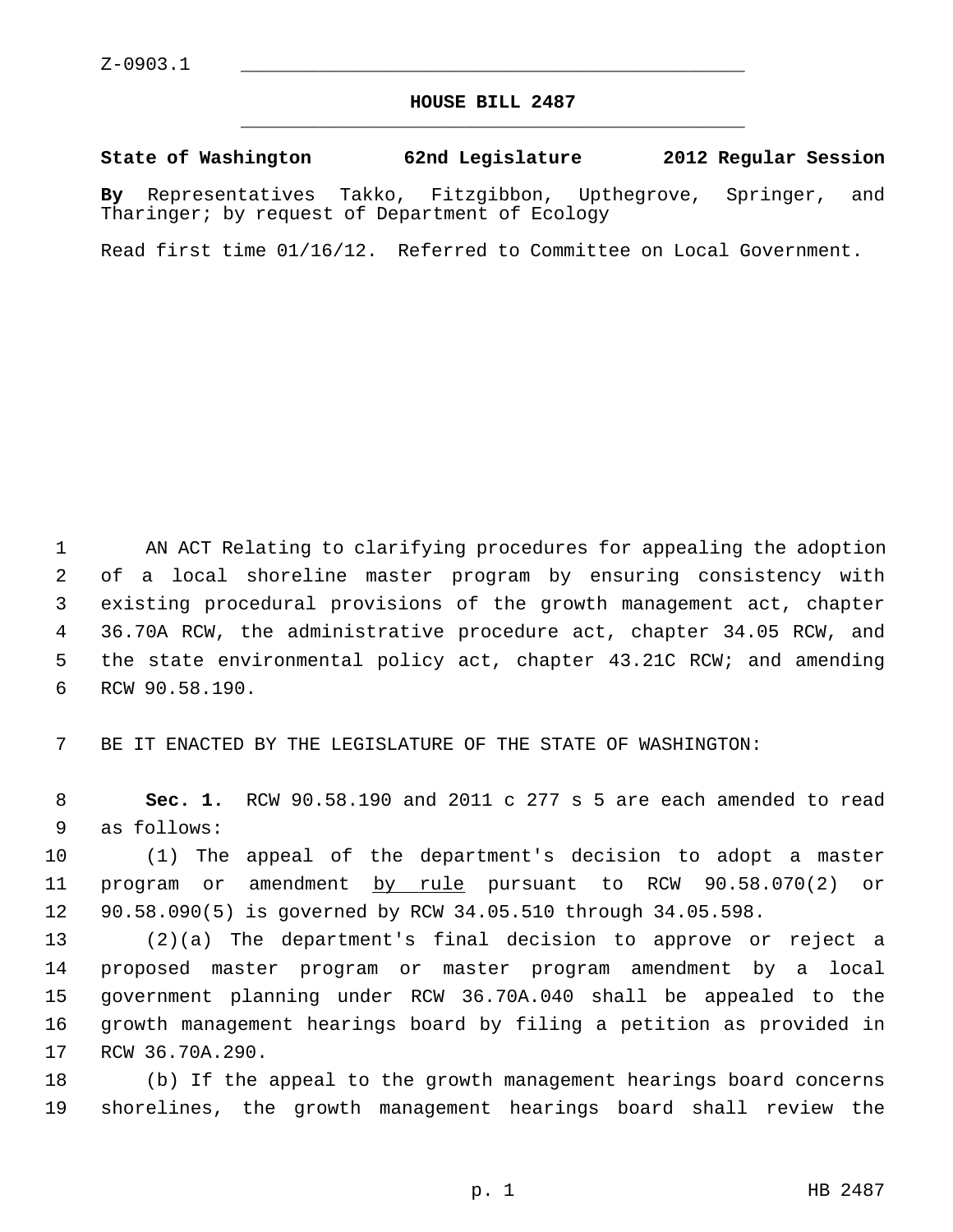1 proposed master program or amendment solely for compliance with the 2 requirements of this chapter, the policy of RCW 90.58.020 and the 3 applicable guidelines, the internal consistency provisions of RCW 4 36.70A.070, 36.70A.040(4), 35.63.125, and 35A.63.105, and chapter 5 43.21C RCW as it relates to the adoption of master programs and 6 amendments under chapter 90.58 RCW.

 7 (c) If the appeal to the growth management hearings board concerns 8 a shoreline of statewide significance, the board shall uphold the 9 decision by the department unless the board, by clear and convincing 10 evidence, determines that the decision of the department is 11 ((inconsistent)) noncompliant with the policy of RCW 90.58.020 ((and)) 12 or the applicable guidelines, or chapter 43.21C RCW as it relates to 13 the adoption of master programs and amendments under this chapter.

14 (d) The appellant has the burden of proof in all appeals to the 15 growth management hearings board under this subsection.

16 (e) Any party aggrieved by a final decision of the growth 17 management hearings board under this subsection may appeal the decision 18 to superior court as provided in RCW 36.70A.300.

19 (3)(a) The department's final decision to approve or reject a 20 proposed master program or master program amendment by a local 21 government not planning under RCW 36.70A.040 shall be appealed to the 22 shorelines hearings board by filing a petition within thirty days of 23 the date that the department publishes notice of its final decision 24 under RCW 90.58.090(8).

25 (b) In an appeal relating to shorelines, the shorelines hearings 26 board shall review the proposed master program or master program 27 amendment and, after full consideration of the presentations of the 28 ((local government and the department)) parties, shall determine the 29 validity of the local government's master program or amendment in light 30 of the policy of RCW 90.58.020 and the applicable guidelines, and 31 chapter 43.21C RCW as it relates to the adoption of master programs and 32 amendments under this chapter.

33 (c) In an appeal relating to shorelines of statewide significance, 34 the shorelines hearings board shall uphold the decision by the 35 department unless the board determines, by clear and convincing 36 evidence that the decision of the department is ((inconsistent)) 37 noncompliant with the policy of RCW 90.58.020 ((and)) or the applicable